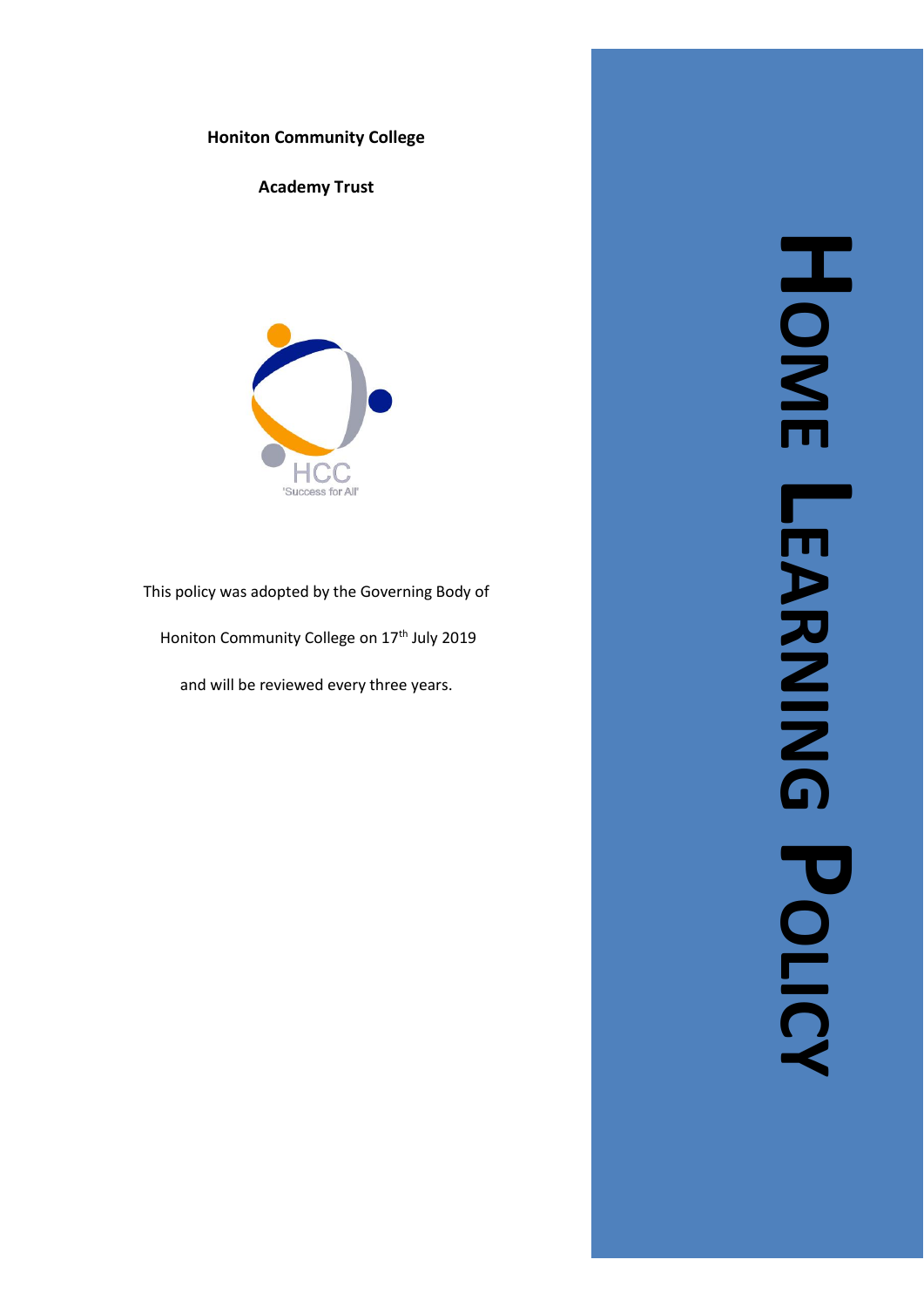#### **HOME LEARNING POLICY**

### **PURPOSE:**

## **Students**

- To develop independent study skills
- To develop research skills
- To explore subject matter prior to lessons (flipped learning)
- To consolidate the skills covered in school
- To demonstrate their understanding of a topic or concept
- To access resources not available in the classroom

### **Teachers**

- To assess students' knowledge and understanding
- To inform their future planning and teaching
- To give students individual feedback on their progress

## **Parents Carers**

To engage with and support their child's learning

## **GENERAL PRINCIPLES:**

- 1. **Home learning is crucial to developing a positive attitude to learning that they will carry with them for the rest of their life.**
	- Home learning is an invaluable opportunity for students to continue their learning outside of the timetabled curriculum.
- 2. **Home learning enhances students' learning experiences and develops a sense of independence and ownership of their education.** 
	- To give students an opportunity to reinforce existing knowledge, apply knowledge in new contexts, and, in some cases, learn new content independently to bring back into the classroom for development.

In order to reflect the diversity of assessment used across curriculum areas, it is most appropriate for Department Teams to take responsibility for their subject's needs using the guiding principles set out in this policy.

Curriculum area teams will consider the most effective way of enhancing students' learning beyond the classroom and bear in mind that there are many models for doing this. For example, in subjects with a strong focus on skills it may be appropriate to set weekly or fortnightly home learning tasks to consolidate work covered in lessons. However, other subjects may set a large project that runs over an entire half term and gives students an opportunity to explore an element of the topic studied in the classroom in depth.

Similarly, the way that students receive feedback will be clearly outlined. The curriculum teams have organised the scheme of learning so that a student completes regular assessments in addition to the embedded use of assessment for learning within lessons, it may be appropriate for example, for a curriculum area to use class books primarily for drafting work.

# **EXPECTATIONS**

 $k$ 

#### **Time to be spent on home learning per week based upon a 'weighting system'**

- 15 minutes of home learning at Key Stage 3 per hour taught over the two-week cycle *(30-45 minutes set IN TOTAL PER WEEK for English, Maths and Science)*
- 20 minutes of home learning at Key Stage 4 per hour taught over the two-week cycle *(45-60 minutes set IN TOTAL PER WEEK for English, Maths and Science)*
- **1 hour per hour taught for Key Stage 5 students**

| כנו     |                     |                                     |
|---------|---------------------|-------------------------------------|
| Subject | Hours per fortnight | Approx. home learning time per week |
| English |                     | 30-45 minutes                       |
| Maths   |                     | 30-45 minutes                       |
| Science |                     | 30-45 minutes                       |
| French  |                     | 15-30 minutes                       |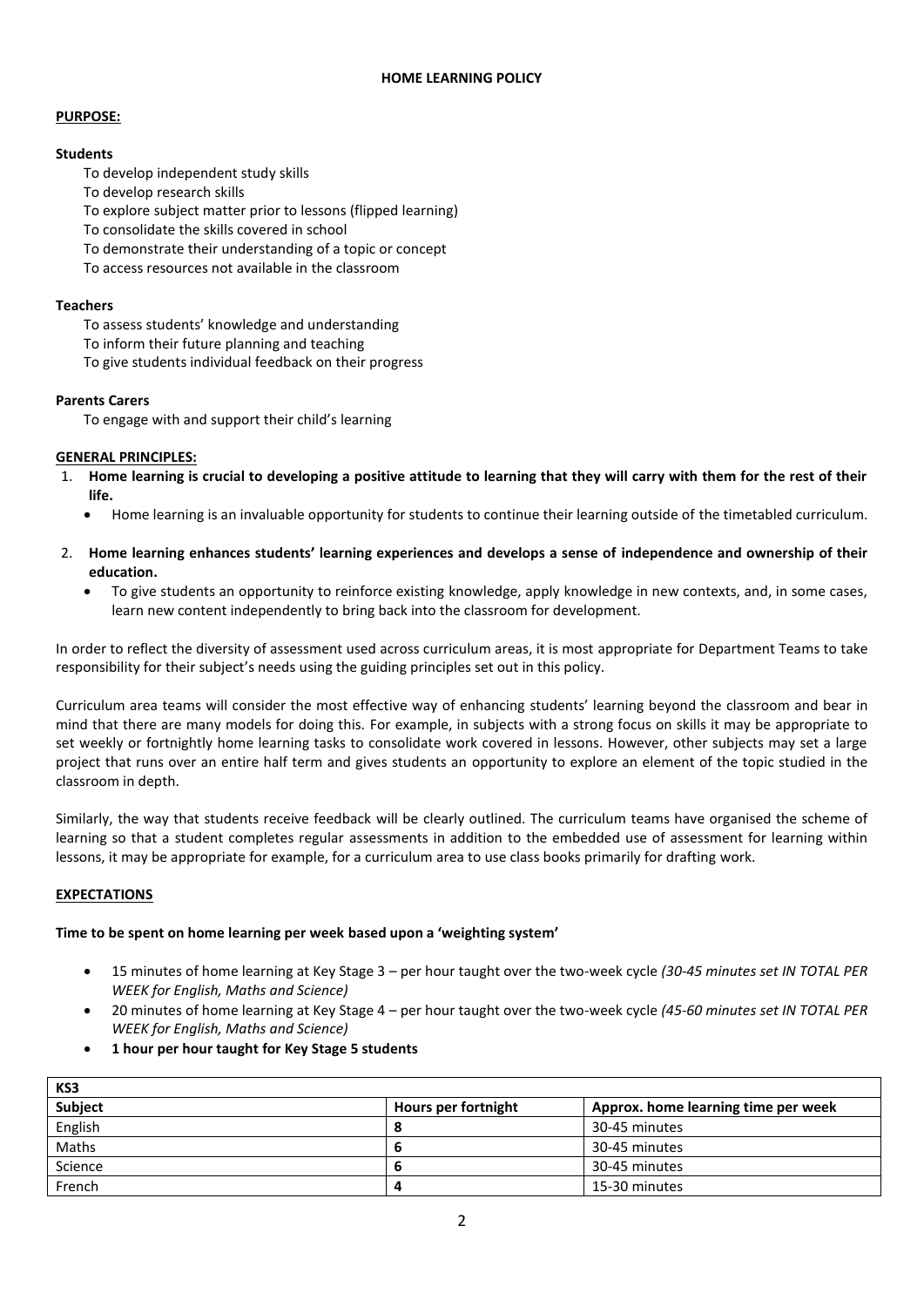| Geography                                  |    | 15 minutes      |
|--------------------------------------------|----|-----------------|
| History                                    |    | 15 minutes      |
| <b>Religious Studies</b>                   |    | 15 minutes      |
| Life Skills                                |    | 15 minutes      |
| ICT                                        |    | 15 minutes      |
| Technology                                 | 4  | 30 minutes      |
| Creative Arts Subjects (Art, Music, Drama) |    | 15 minutes      |
| PE                                         | 4  |                 |
| <b>Total</b>                               | 50 | 4 % - 5 % hours |

| KS4                       |                               |                                            |
|---------------------------|-------------------------------|--------------------------------------------|
| Subject                   | Hours per fortnight           | <b>Approx. Home Learning Time per Week</b> |
| English                   | 8                             | 45-60 minutes                              |
| <b>Maths</b>              | 8                             | 45-60 minutes                              |
| Science                   | <b>15 Triple Sciences</b>     | 45-60 minutes                              |
|                           | <b>10 for Double Sciences</b> |                                            |
| <b>Beliefs and Values</b> | 4                             | 40 minutes                                 |
| <b>Option Subjects</b>    | э                             | 40 minutes                                 |
| <b>PE</b>                 |                               |                                            |
| <b>Total</b>              | 50                            | $4\frac{1}{2}$ - 5 $\frac{1}{2}$ hours     |

## **HOME LEARNING TASKS**

All tasks should be designed to have an impact on learning and achievement. Where tasks are started in class, they should only be set to be completed with specific criteria and where the teacher believes it will have an impact on learning. Tasks could include:

- Completing in-depth tasks started in classes e.g. completing a coursework essay or extending a piece of writing.
- Independent learning e.g. researching a project or preparing a speech on a specific topic
- Consolidation of work covered in lessons e.g. maths exercises
- Demonstration of a skill or concept
- Reading and related tasks to demonstrate understanding
- **Interviews**
- Use of ICT e.g. creating a PowerPoint or media text
- Drawing or art work
- Coursework assignments
- Revision tasks e.g. practice questions
- Project Work e.g. an in-depth investigation of a topic over a half term period

#### **Praise**

Students should be praised for effort and achievement in the work they complete out of school. This could include:

- P1, P2, P3 (Praise Points)
- Certificates/Praise postcards
- Positive notes in Learning Journals to parents/carers
- Letters home
- Excellent work may be celebrated in classroom display
- Good work or consistent effort may be acknowledged in achievement assemblies

#### **Consequences**

If home learning tasks are not completed, teachers should first speak to the student and check that the task was appropriate to their needs.

Where students are unable to offer a satisfactory reason for not meeting the deadline or the work has not been completed to a reasonable standard for their level, the following procedure should be followed:

- A C1 (Concern Point) should be logged on SIMS.
- In the case of key home learning pieces or assessment work, teachers may put students into a departmental detention to complete or improve the work if they fail to meet the extended deadline or consistently fail to complete home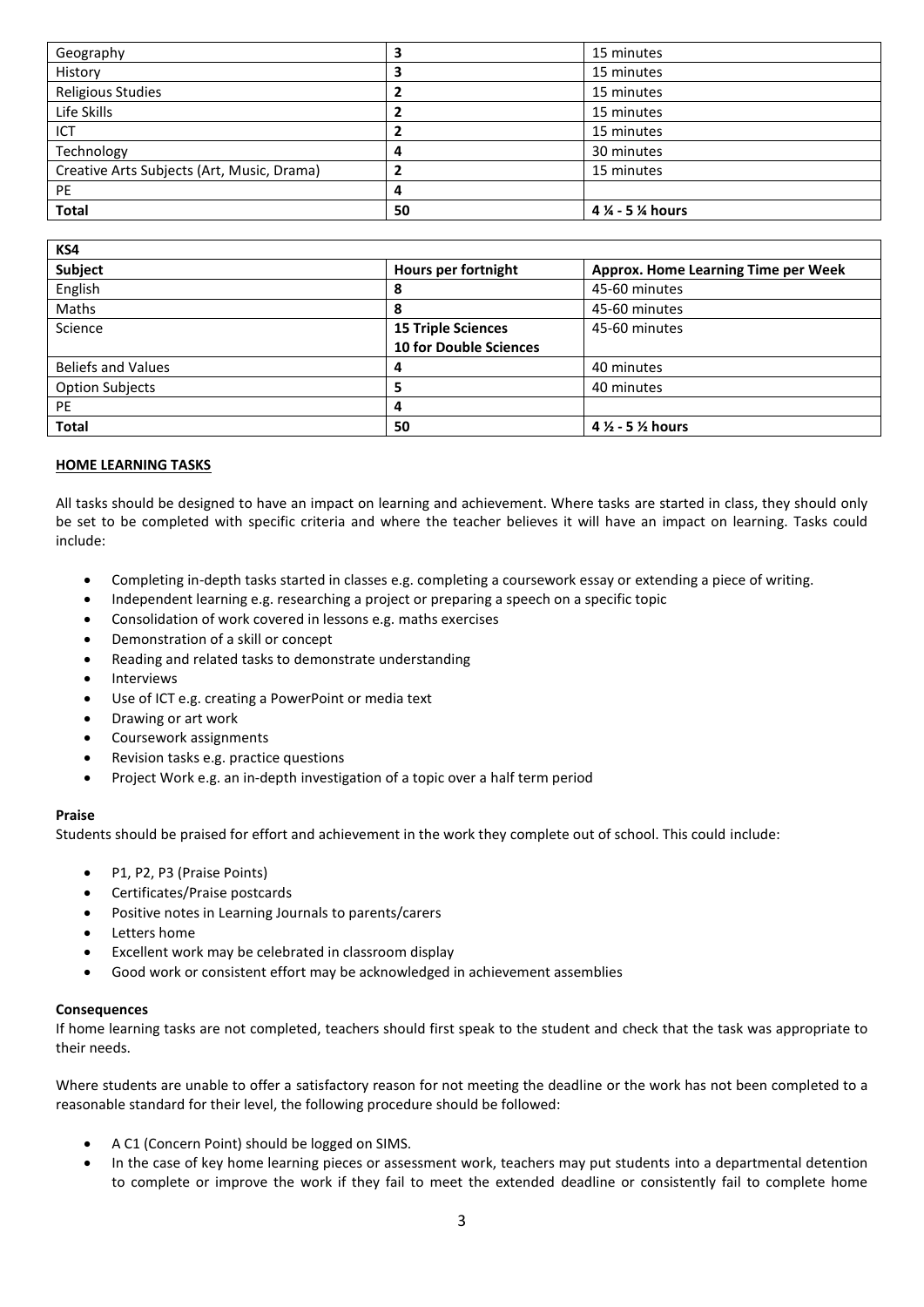learning tasks without any validated reason e.g. poor health, expected outcomes not fully understood or extenuating personal circumstances.

- Teachers should keep a record of missing home learning so it can be shared with parents and carers on subject evenings and when writing reports.
- Heads of Learning should also monitor their year group and implement the necessary intervention procedures as necessary e.g. report card, monitoring of an individual student

If we want home learning to be effective and teach students the importance of organisation and time management, it is crucial that we address those times when students don't meet deadlines or complete work to the best of their ability.

#### **MONITORING AND RESPONSIBILITIES**

### **Role of Student**

- To write down tasks and deadlines in their Learning Journals.
- To ensure that work is completed to the best of their ability.
- To submit home learning tasks on or before the deadline set.
- To inform the class teacher if they are having difficulties before the deadline.

# *Being away on the day that home learning is set is not an excuse for not doing it.*

- Problems with home learning should be resolved before the deadline. If necessary, students should see the member of staff concerned for help.
- As in all things, we expect students to take pride in doing their best.

## **Role of Parent**

- Parents/carers should support students with their home learning but accept that their role will become less important as students become more responsible and independent.
- Parents/carers should try and provide a reasonable place where students can work or encourage them to make use of the college facilities.
- Parents/carers should encourage students to meet deadlines.
- If parents/carers feel that insufficient or too much home learning is being set, they should contact the teacher or tutor who will investigate the situation.
- Parents/carers should make it clear to students that they value home learning and support the college in explaining how it can help them to progress.
- Parents/carers should encourage students and praise them when home learning is completed.
- Parent/carers should sign the Learning Journal each week to show their child that they are monitoring the home learning situation.

# **Role of Class Teacher**

- When reporting on Home Learning teachers will judge the student against the standards below.
- To follow this policy and department expectations in setting of home learning tasks.
- To give full and clear instructions to enable students to complete tasks effectively.
- Set clear and reasonable deadlines in line with the department expectations. This must be a minimum of two evenings for completion of the work.
- Follow the home learning policy in following up students who have not met deadlines.
- Offer feedback to students within 2/3 weeks.
- Provide help and support if a student is having difficulties.
- Ensure all tasks are appropriate and differentiated according to students' needs.

#### **Home learning**

1 = **Excellent:** Home learning tasks are always completed on time and to a standard that matches or exceeds current levels/grades. Self-motivated to complete home learning tasks and seeks help from teacher when needed. Achieves performance criteria for individual pieces and also puts into effect previous suggestions for further improvement from the teacher.